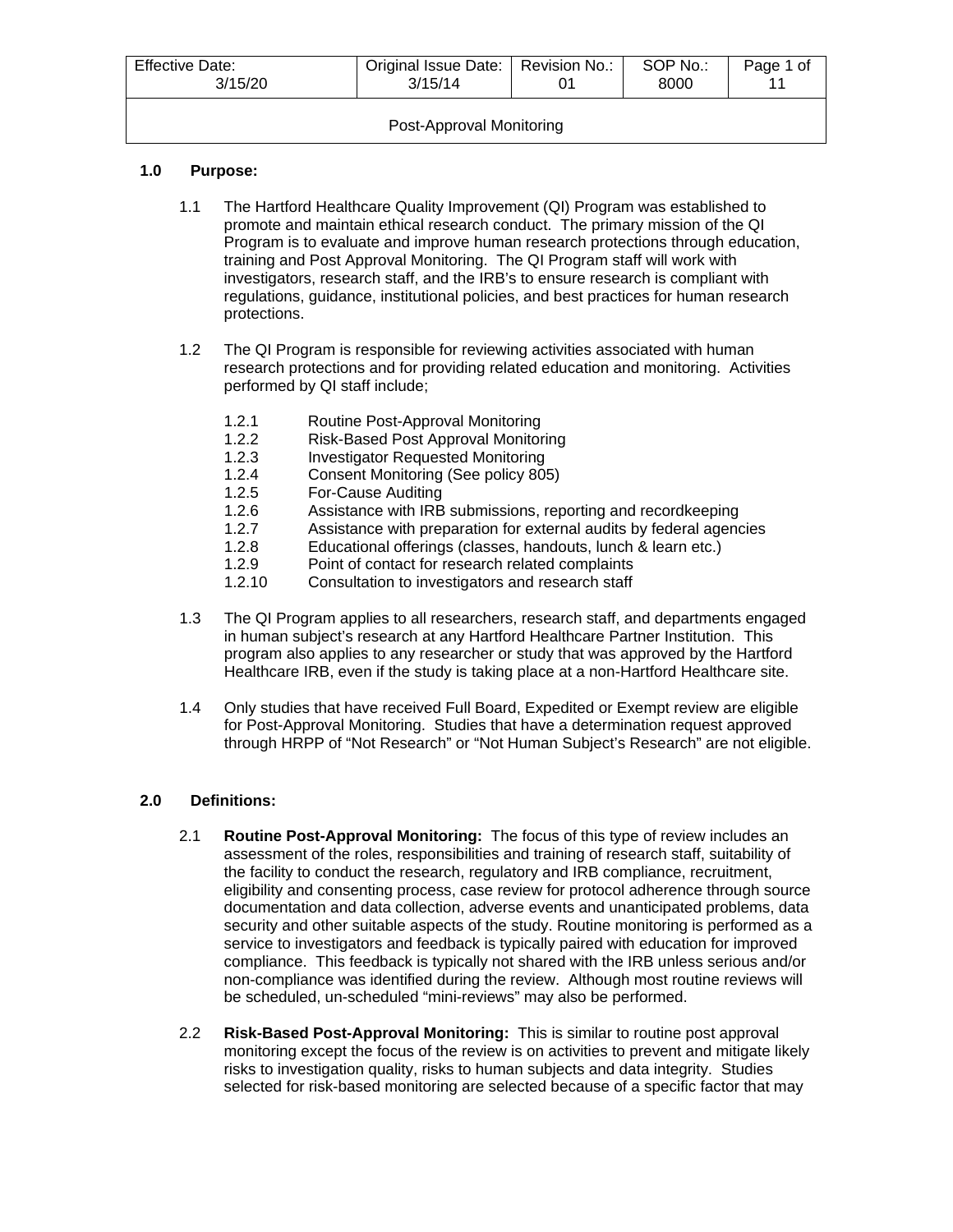| Effective Date:<br>3/15/20 | Original Issue Date:   Revision No.:<br>3/15/14 |  | SOP No.:<br>8000 | Page 2 of |
|----------------------------|-------------------------------------------------|--|------------------|-----------|
| Post-Approval Monitoring   |                                                 |  |                  |           |

increase the risk such as; stage of the study, turnover of personnel, vulnerability of study population etc.

- 2.3 **Investigator Requested Monitoring:** This is exactly the same as routine post approval monitoring except that the investigator initiated the request. The investigator may also direct the monitoring towards specific areas where they feel they need help or improvement.
- 2.4 **For-Cause Auditing:** This type of review may be performed at the request of the IRB, IRB Chair, HRPP Director, or Institutional Official. A for-cause review is generally based on a concern, complaint, or an allegation that was brought to the attention of the IRB, HRPP or Institutional Official and will be used to help inform decisions about the conduct of human subject's research and/or human subject's protection. This review may be either scheduled or unscheduled and may involve a full review of a specific study, a full review of all studies for a specific investigator or a targeted review on a specific concern.

### **3.0 Who Conducts Monitoring or Auditing Activities:**

- 3.1 Post-Approval Monitoring Activities are generally conducted by QI staff under the guidance of the HRPP Director and Institutional Official.
- 3.2 In addition to QI staff, IRB Chairs, the HRPP Director, IRB Members and IRB Administrators may be asked to assist with monitoring activities depending on the basis of expertise.
- **4.0 Procedure:** As the procedures for routine and risk-based monitoring are the same, they will be discussed together.
	- 4.1 **Routine and Risk-Based Post-Approval Monitoring:** Any study involving human subjects, including medical and non-medical studies may be selected for routine or risk-based monitoring.
		- 4.1.1 **Study Selection:** Studies may be selected for monitoring either randomly from a list of all open protocols or for a specific reason, such as but not limited to;
			- Level of IRB review (Full Board, Expedited or Exempt)
			- Level or type of risk to the subject population
			- Involvement of vulnerable populations
			- Studies conducted by researchers or research staff that are new to research
			- High or low enrollment
			- Investigator held IND's or IDE's
			- A specific disease or department (i.e. Oncology, Psychiatry)
			- A specific type of funding (i.e. Federal)
			- Potential conflict of interest
			- 4.1.1.1 If a study is selected but it is discovered that the study has already received monitoring within 1 year or the study is scheduled to be terminated with the IRB prior to the monitoring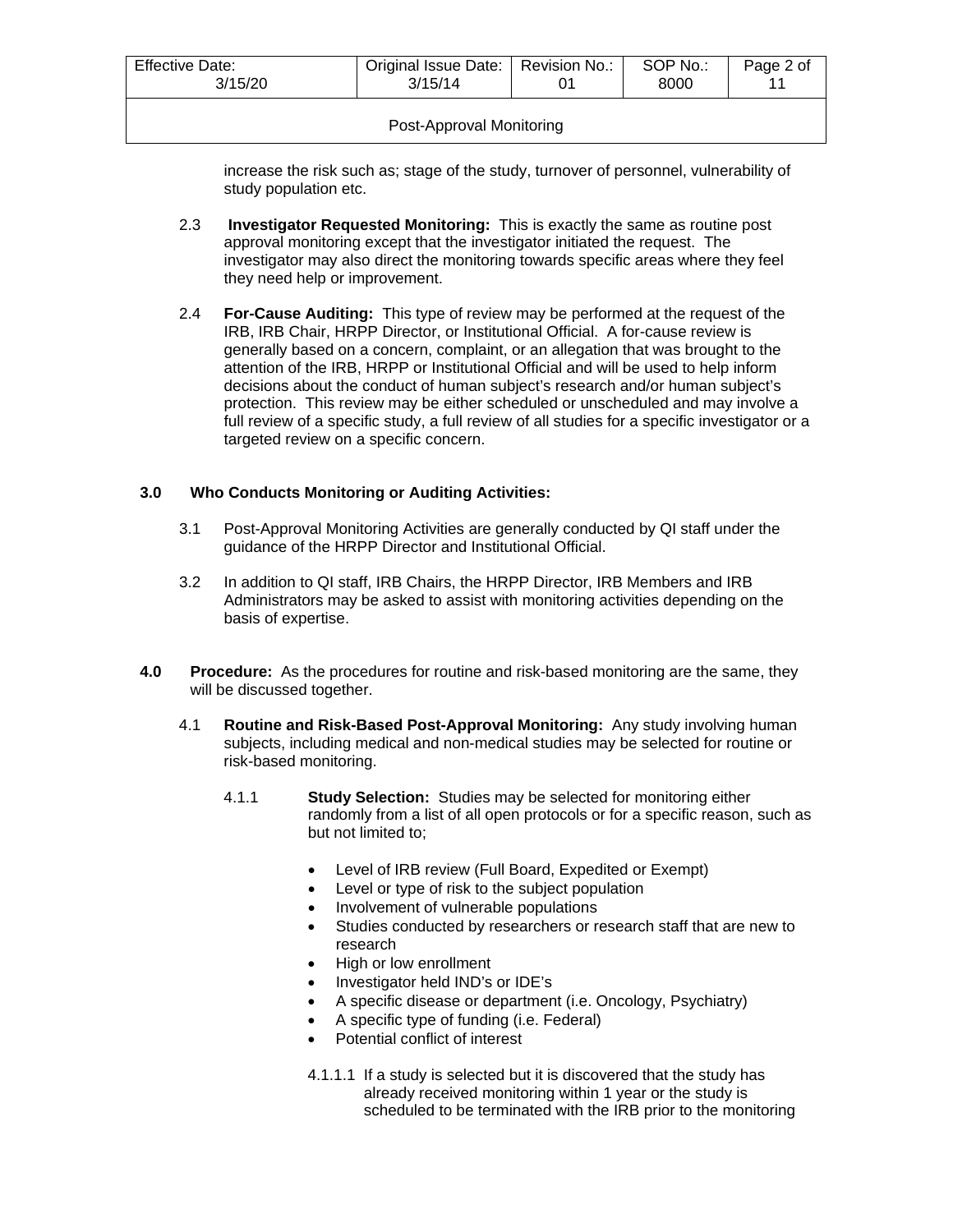| <b>Effective Date:</b>   | Original Issue Date:   Revision No.: |  | SOP No.: | Page 3 of |
|--------------------------|--------------------------------------|--|----------|-----------|
| 3/15/20                  | 3/15/14                              |  | 8000     | 11        |
| Post-Approval Monitoring |                                      |  |          |           |

visit, this will be brought to he attention of the HRPP Director. The Director may request that a different study be selected in its place.

# 4.1.2 **Notification of Selection:**

- 4.1.2.1 **Scheduled:** The majority of monitoring visits will be scheduled. The Principal Investigator (PI) and primary study contact will be notified electronically or in writing that a particular study has been selected for monitoring. The QI staff will arrange a mutually agreed upon appointment for on-site review, which will typically take place within 2-4 weeks of notification.
	- 4.1.2.1.1 Investigators and research staff will be asked to complete a self-assessment checklist prior to the monitoring visit. The purpose of this checklist is to help give investigators an idea of what will be reviewed during the monitoring visit. The other purpose is to give them opportunity to identify any problems and make corrections prior to the visit.
		- 4.1.2.1.1.1 The self-assessment is also a useful tool outside of the monitoring visit. Researchers are encouraged to use this tool periodically to help identify potential noncompliance issues so that they may take appropriate action before the items become serious and/or reportable problems.
	- 4.1.2.1.2 Investigators cannot refuse post-approval monitoring but if they have a particular conflict such as an FDA audit or other special circumstance they can arrange to have the review conducted at a later date. They should notify the QI staff as soon as possible of any potential conflicts.
	- 4.1.2.1.3 If an investigator refuses to arrange a time for the post approval monitoring visit, the IRB will be notified and an un-scheduled visit will be mandated.
	- 4.1.2.1.4 If the QI staff is not permitted into the research facility or is not permitted access to the research data or materials to be monitored, the IRB and Institutional Official will be notified. A determination will be made on a case by case basis.
		- 4.1.2.1.4.1 In such cases, the IRB may make a determination to suspend the research study or suspend the investigator's research privileges until a Post-Approval Monitoring review can be conducted.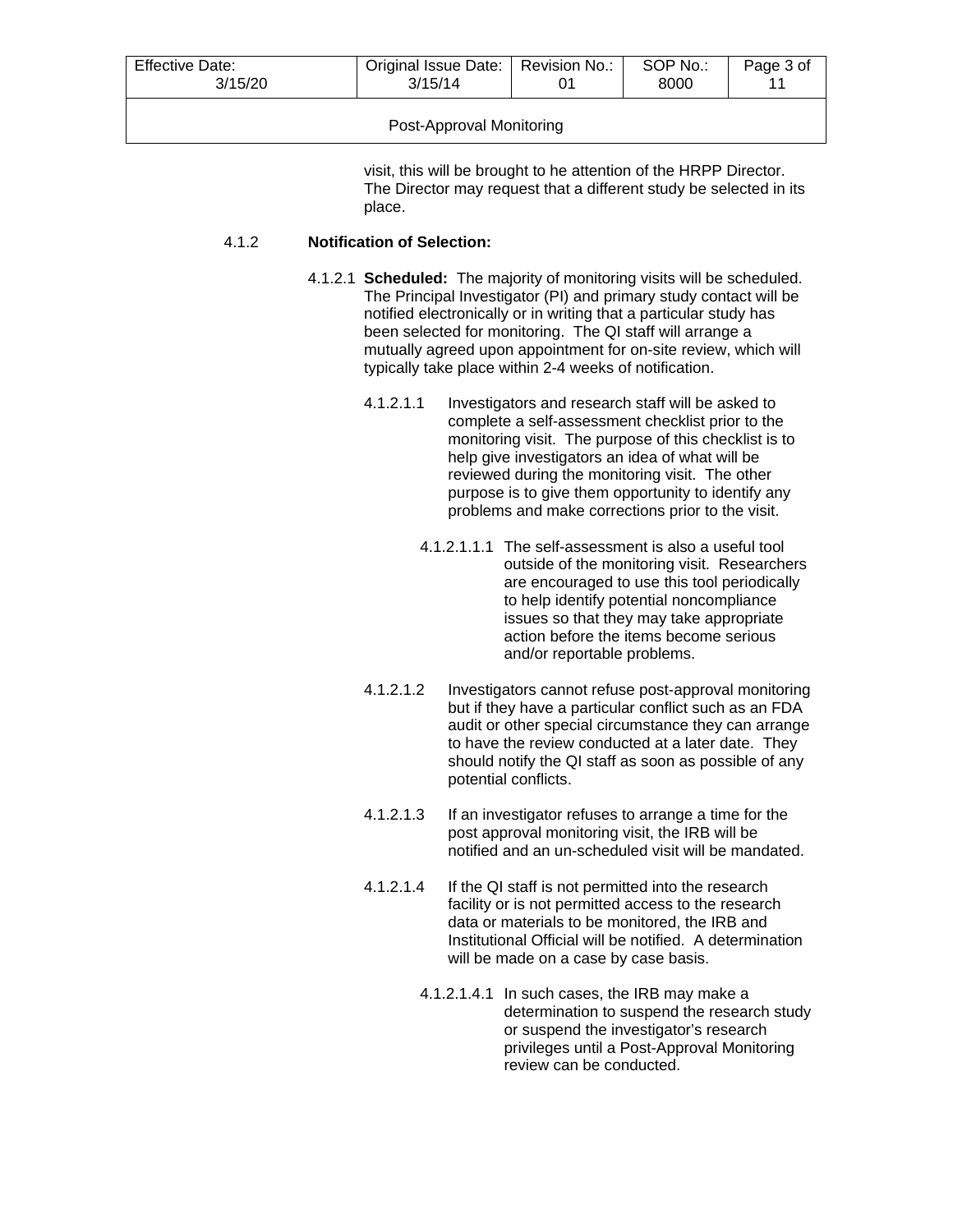| <b>Effective Date:</b> | Original Issue Date:   Revision No.: |  | SOP No.: | Page 4 of |
|------------------------|--------------------------------------|--|----------|-----------|
| 3/15/20                | 3/15/14                              |  | 8000     |           |

### Post-Approval Monitoring

4.1.2.2 **Unscheduled:** The PI will not be notified in advance of unscheduled visits. Even though this visit is unscheduled, it is still considered a monitoring visit and not a "for-cause audit". These will typically be a "mini-review" focused on one piece of the post-approval monitoring visit such as; consent process and documentation, AE submissions, data confidentiality and file security etc.

### 4.1.3 **Expectations during the Post-Approval Monitoring Visit:**

- 4.1.3.1 The review will typically take 1-3 days depending on the complexity of the study and number of charts to be reviewed. The length of time may vary, quick spot checks may only last a few hours while more complex studies may warrant more than 3 days.
- 4.1.3.2 Study teams should provide the QI staff with a table or desk and suitable lighting with which to work.
- 4.1.3.3 Study teams should provide the QI staff with access to all research records, data, study drugs/devices, and applicable study related logs. If any records are stored electronically please make sure the QI staff has access to them.
- 4.1.3.4 Study teams should provide the QI staff with a tour of the facility and all areas where the research is conducted or research data is stored.
- 4.1.3.5 The PI and/or research staff member is not expected to be present for the entire review. However, the QI staff will ask to meet with the PI and/or research staff before and at the end of the review. The PI and/or research staff may also be asked to be available (or to check in periodically) to answer any questions that may arise during the review.
- 4.1.3.6 At the conclusion of the monitoring visit the QI staff will ask to meet with the PI and/or research staff to briefly review any significant findings and recommendations. The QI staff will work with the investigator to help correct any problems noted and will provide recommendations for process improvements to increase compliance, when necessary.

# 4.1.4 **Communication of findings after the review:**

- 4.1.4.1 After the monitoring visit the QI staff will write a report outlining the findings of the on-site review. If any corrective actions were discovered that need to be addressed by the PI, these will be included in the final report.
	- 4.1.4.1.1 The QI staff will make every effort to complete the report within 5 business days.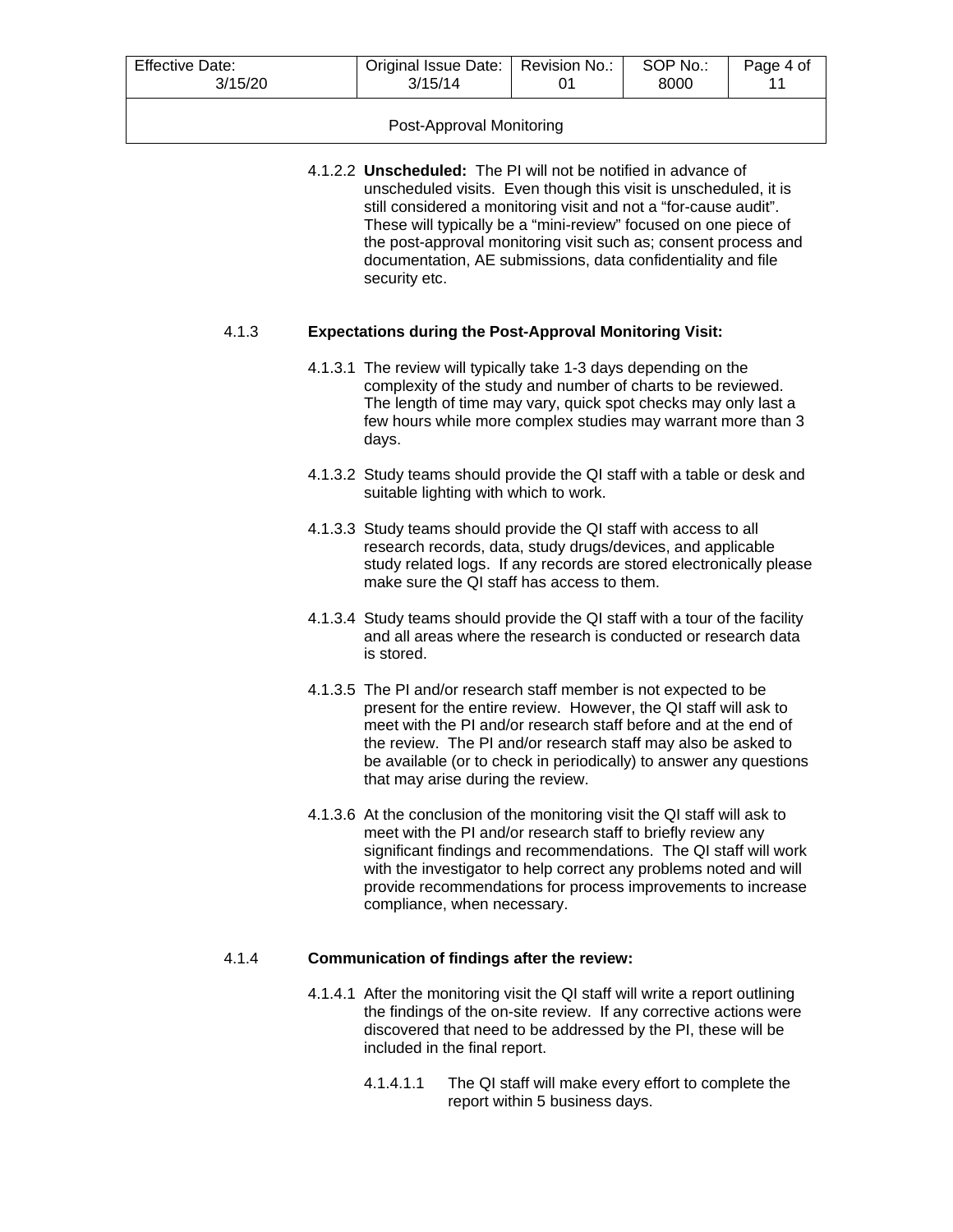| <b>Effective Date:</b><br>3/15/20 | Original Issue Date:   Revision No.:<br>3/15/14 |  | SOP No.:<br>8000 | Page 5 of |  |
|-----------------------------------|-------------------------------------------------|--|------------------|-----------|--|
| Post-Approval Monitoring          |                                                 |  |                  |           |  |

- 4.1.4.1.2 If an IRB Chair/Member participated in the on-site review, the QI staff may give them the opportunity to review and edit the report prior to sending it to the PI.
- 4.1.4.2 In addition to the monitoring report, the QI staff will also prepare an Attributes Legend that not only details the provider accuracy rate for the overall monitoring visit but also the accuracy rate for specific categories (i.e., Regulatory & Training, Informed Consent Content & Process etc.).
	- 4.1.4.2.1 Attribute Ratings:
		- 4.1.4.2.1.1 If a specific attribute was fully complete, the investigator will receive 1 point.
		- 4.1.4.2.1.2 If a specific attribute was partially complete or only minor errors were found, the investigator will receive 0.5 points.
		- 4.1.4.2.1.3 If a specific attribute was not complete or major errors were found, the investigator will receive 0 points.
	- 4.1.4.2.2 If certain attributes were not reviewed during the visit or if they did not apply to the study, the attribute will be marked as N/A. These attributes marked as N/A will not be considered when totaling the Provider accuracy rate.
- 4.1.4.3 Once the report is complete a draft copy of the report and the Attributes Legend will be sent electronically to the HRPP Director.
- 4.1.4.4 Once the draft report is approved, the final version along with the Attributes Legend will be sent to the PI, HRPP Director and Institutional Official (IO).
- 4.1.4.5 If the report contains any corrective actions, the QI staff will add a requested response date to the report. The date will be determined on a case by case basis but in most cases will typically provide the PI with 2-3 weeks to submit their response.

#### 4.1.5 **Responding to Post-Approval Monitoring report and corrective actions:**

- 4.1.5.1 The PI is only required to submit a response to the report if it included corrective actions. If no corrective actions were listed then no further action from the PI is needed.
- 4.1.5.2 The PI is expected to submit a written response to all corrective actions by the date proposed on the draft report. Please include the following in the response;
	- 4.1.5.2.1 A complete response to each corrective action item.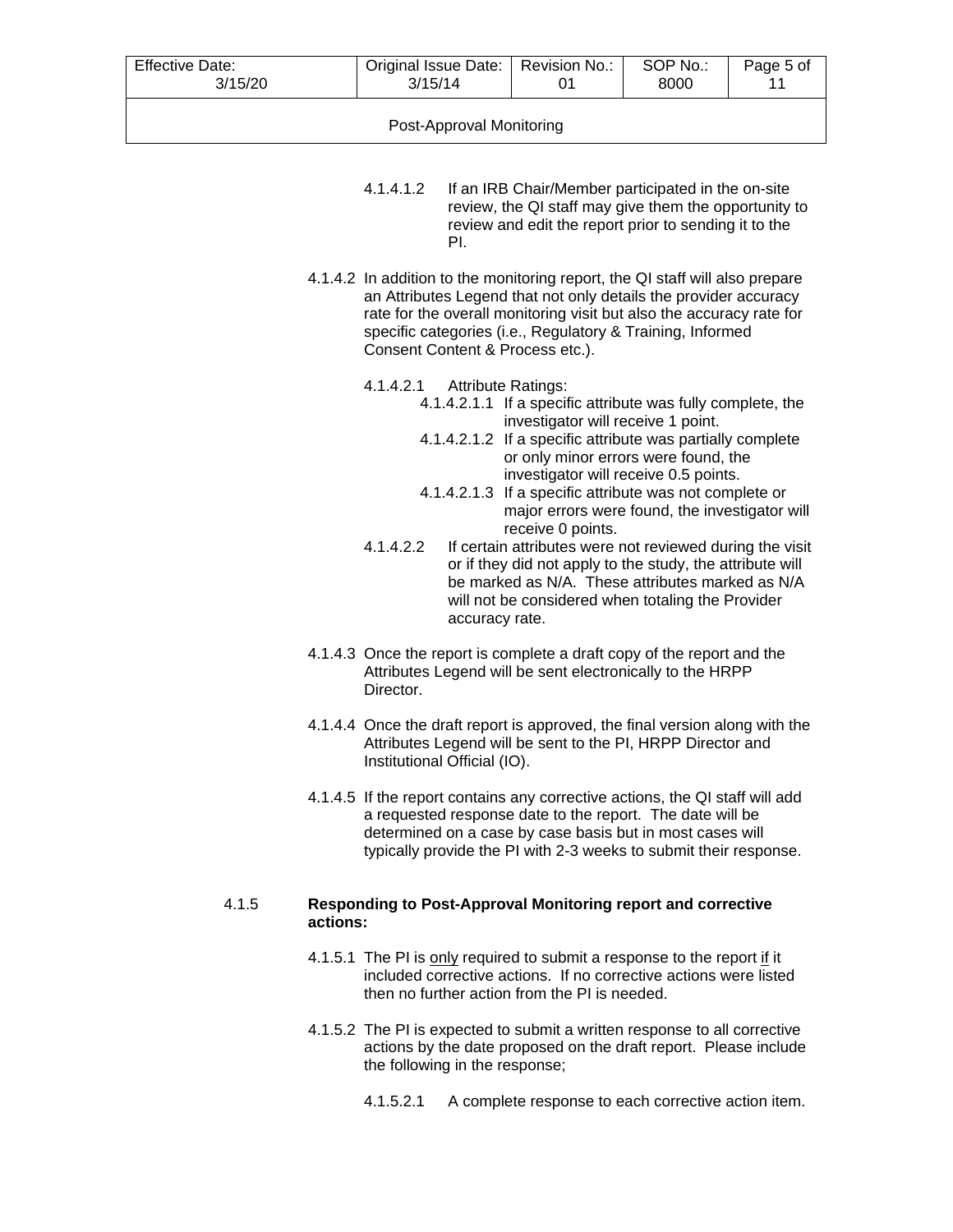| <b>Effective Date:</b>   | Original Issue Date:   Revision No.: |  | SOP No.: | Page 6 of |
|--------------------------|--------------------------------------|--|----------|-----------|
| 3/15/20                  | 3/15/14                              |  | 8000     | 11        |
| Post-Approval Monitoring |                                      |  |          |           |

\*Incomplete responses such as, "We are working on it" are not acceptable.

4.1.5.2.2 If a corrective action item requests more than a clarification (i.e. specific log to be made, correction to be made or SOP to be provided, etc…) a copy of the item must be included with the response.

> \*A response indicating the correction was made without providing proof of the correction will not be considered sufficient.

- 4.1.5.3 The response may be prepared by the research staff but the report must be approved by the PI. The PI may either physically sign the report or if the report is sent electronically, the PI should e-mail or be cc'd on the e-mail response submitted to the QI staff indicating they have reviewed and approved the submission of the report.
- 4.1.5.4 If the PI is unable to respond to the corrective actions by the proposed date they may request an extension from the QI staff. Extensions will be granted on a case by case basis.
- 4.1.5.5 If a PI fails to respond to corrective actions they will be contacted by the QI staff to determine why they haven't responded, and to come to a mutually agreeable arrangement of when they will respond by. If no mutually agreeable arrangement is made or if the PI continues to fail to respond, the QI staff will notify the HRPP Director. If sufficient concerns arise from the lack of response, the QI staff may also notify the IRB and/or Institutional Official.

\*A failure to respond may constitute serious non-compliance.

#### 4.1.6 **Reporting of Post-Approval Monitoring visits and PI responses:**

- 4.1.6.1 The final report and the PI's response will be saved electronically in a shared database that only the QI staff, HRPP Director and Institutional Official has access to. In addition; a hard copy of the monitoring notes and report responses may also be saved in the QI staff's locked office.
- 4.1.6.2 Any corrective action items from post-approval monitoring visits that required reporting to the IRB will be entered into the Non-Compliance Tracking log and reported to the IRB in aggregate.
- 4.1.6.3 If unanticipated problems and/or serious and/or non-compliance are identified during the review, the QI staff will notify the site and assist them in reporting the event(s) to the IRB. If the site does not report the events in a timely manner, the QI Program is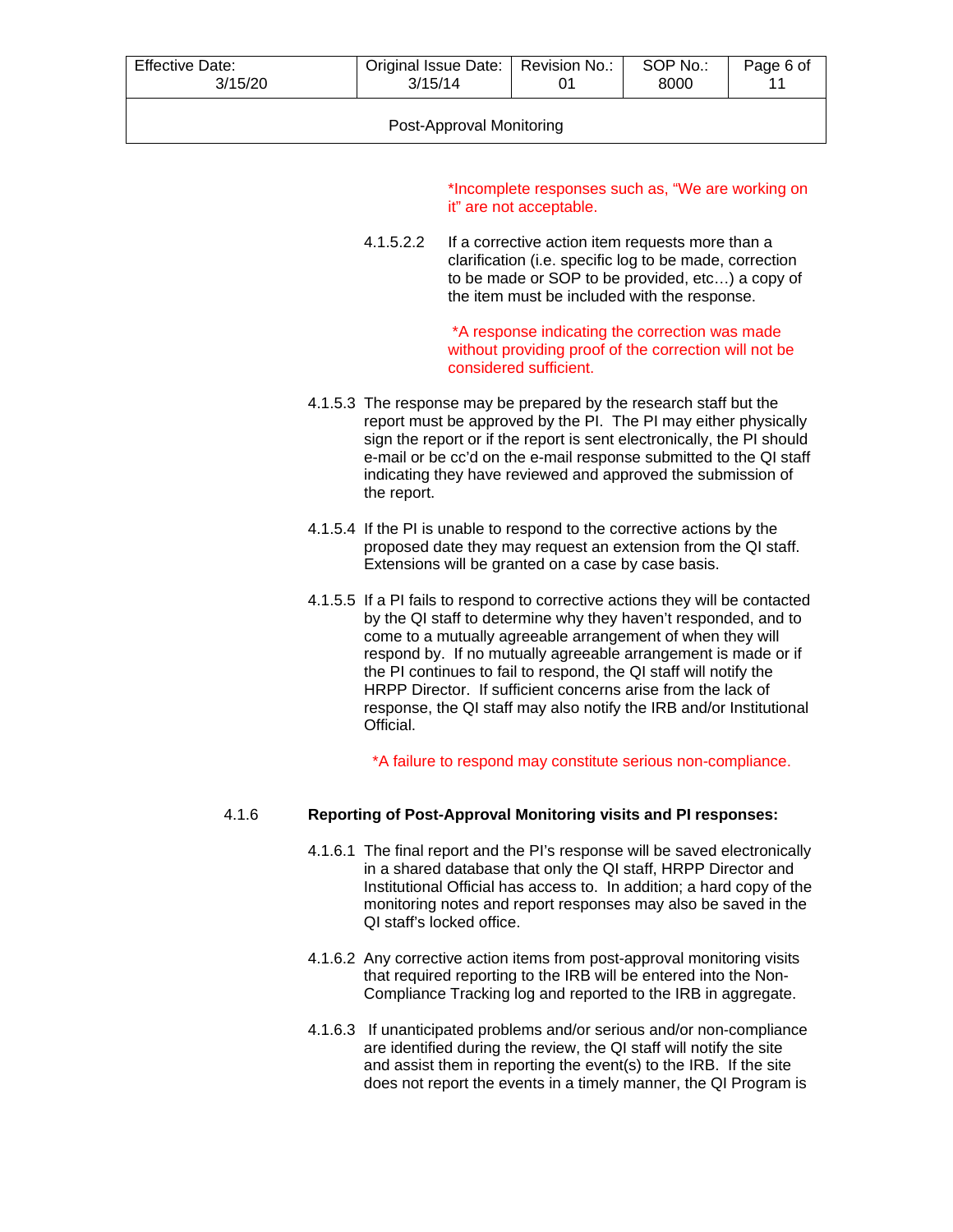| Effective Date:<br>3/15/20 | Original Issue Date:   Revision No.:<br>3/15/14 |  | SOP No.:<br>8000 | Page 7 of |
|----------------------------|-------------------------------------------------|--|------------------|-----------|
| Post-Approval Monitoring   |                                                 |  |                  |           |

obligated to report the event(s) to the IRB and Institutional Official and the Research Department as applicable.

4.2 **Investigator Requested Monitoring:** All of the procedures listed under 3.1 apply here. The only difference is in study selection because the investigator requests the Post-Approval Monitoring review.

# 4.2.1 **How to Request a Post Approval Monitoring Visit:**

- 4.2.1.1 Investigators interested in requesting a Post Approval Monitoring visit should send a request via e-mail to the QI staff. In the body of the e-mail please clarify the study IRB#, PI name and reason for the review (i.e. in preparation for an FDA inspection).
- 4.2.1.2 Within 5 business days of receipt of the request, a member of the QI Program staff will contact the investigator to arrange a mutually agreed upon time for the review.
- 4.2.1.3 If the study already received Post-Approval Monitoring within 1 year of the request, the QI staff may ask to postpone the review, unless the investigator notes a specific concern that needs more immediate attention.
- 4.2.1.4 Investigator-initiated requests will be scheduled based on the level of need as determined by the QI staff. Therefore, an investigator requesting review prior to an FDA audit or because of concerns of non-compliance, may receive priority over a routine request.
- 4.3 **For-Cause Auditing:** This type of review is performed when concerns regarding compliance, protocol adherence or subject's safety are brought to the attention of the IRB or Institutional Official. This review is typically targeted only to the area of concern but may expand to a full review if the QI staff deems it warranted.
	- 4.3.1 **Study Selection:** Any study approved by the Hartford Healthcare IRB or conducted on the premises of any Hartford Healthcare facility may be selected for "For-Cause Auditing."
		- 4.3.1.1 Any concerns regarding compliance, protocol adherence or subject safety will be brought to the attention of the HRPP Director. The HRPP Director will consult with the IRB Chair and/or Institutional Official to determine whether the concern needs immediate addressing or if it can wait to be presented at the next IRB meeting.

# 4.3.1.2 **Concerns needing immediate attention:**

4.3.1.2.1 If a concern is determined to need immediate addressing, the IRB Chair and/or HRPP Director may make a determination to issue a For-Cause Audit.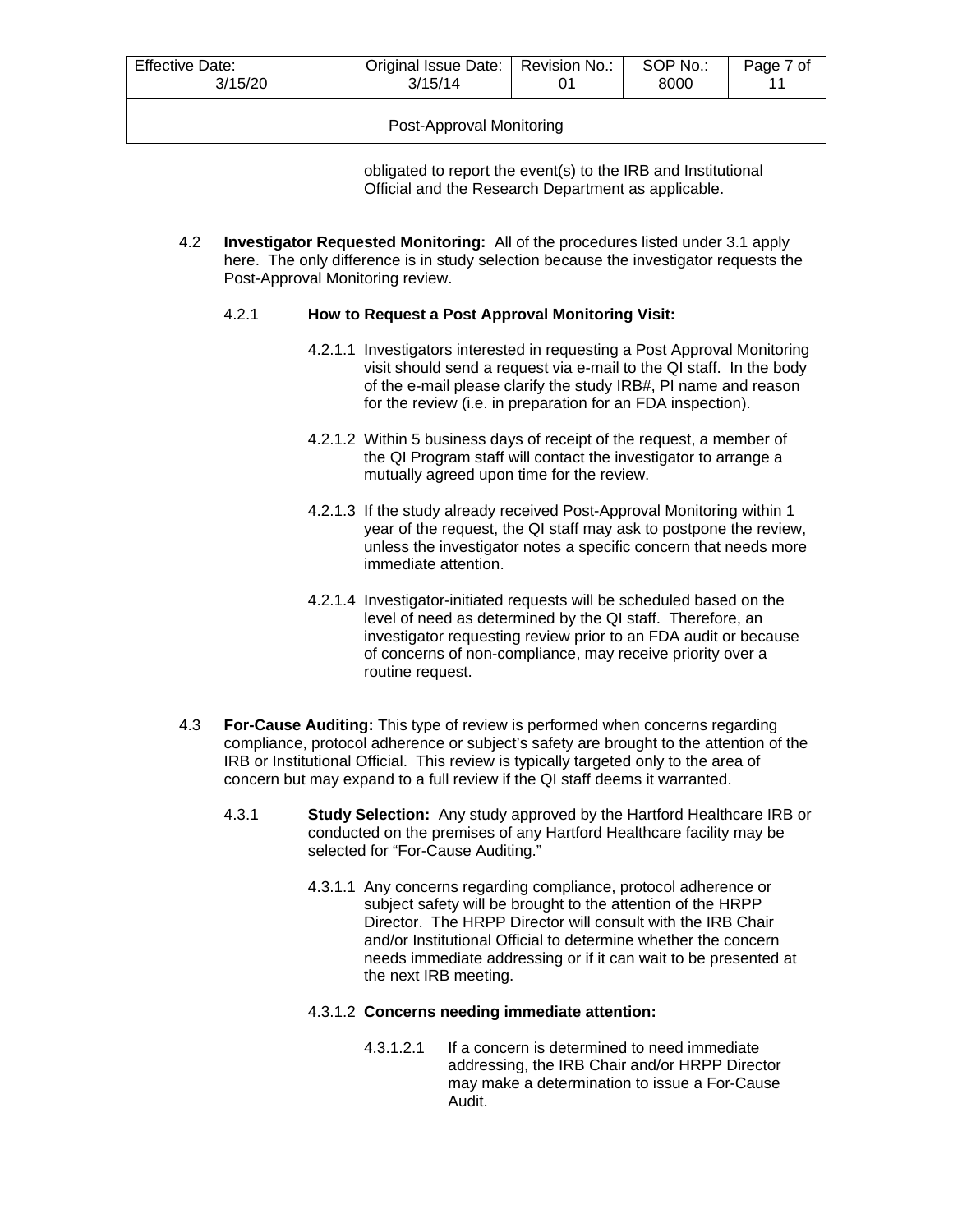| <b>Effective Date:</b><br>3/15/20                                 | Original Issue Date:<br>3/15/14                                                                                                                                                       |                          | Revision No.:<br>01                                                                                                                                                                                                                                                                                                                 | SOP No.:<br>8000 | Page 8 of<br>11 |
|-------------------------------------------------------------------|---------------------------------------------------------------------------------------------------------------------------------------------------------------------------------------|--------------------------|-------------------------------------------------------------------------------------------------------------------------------------------------------------------------------------------------------------------------------------------------------------------------------------------------------------------------------------|------------------|-----------------|
|                                                                   |                                                                                                                                                                                       | Post-Approval Monitoring |                                                                                                                                                                                                                                                                                                                                     |                  |                 |
|                                                                   | 4.3.1.2.2                                                                                                                                                                             | records etc.)            | If a concern requires immediate attention to protect<br>subject safety, privacy or integrity of the research<br>data, IRB Chair or HRPP Director may also take<br>other appropriate actions to mitigate the concern<br>(i.e. suspending research privileges until an audit<br>can be conducted, notifying IT security, sequestering |                  |                 |
|                                                                   | 4.3.1.2.3<br>If an immediate audit is needed, the QI staff will be<br>notified of the decision and will make every attempt<br>to begin the review within 24-48 hours of notification. |                          |                                                                                                                                                                                                                                                                                                                                     |                  |                 |
| 4.3.1.3 Concerns that can wait for the next convened IRB meeting: |                                                                                                                                                                                       |                          |                                                                                                                                                                                                                                                                                                                                     |                  |                 |
|                                                                   | 4.3.1.3.1                                                                                                                                                                             | needed.                  | If a concern can wait for the next IRB meeting, it will<br>be presented to the full committee for a<br>determination on whether a For-Cause Audit is                                                                                                                                                                                |                  |                 |
|                                                                   | 4.3.1.3.2                                                                                                                                                                             | audit.                   | If the committee determines to issue a For-Cause<br>Audit, the QI staff will be notified and will make every<br>attempt to complete the review prior to next<br>scheduled IRB meeting for the panel that issued the                                                                                                                 |                  |                 |
|                                                                   | Audit.                                                                                                                                                                                |                          | 4.3.1.4 The fully convened IRB, IRB Chair, or HRPP Director (in cases<br>that do not require immediate attention) may issue a For-Cause                                                                                                                                                                                             |                  |                 |
| 4.3.2                                                             | <b>Notification of Selection:</b>                                                                                                                                                     |                          |                                                                                                                                                                                                                                                                                                                                     |                  |                 |
|                                                                   | subjects.                                                                                                                                                                             |                          | 4.3.2.1 For-Cause Auditing may be scheduled with 24 hours notice or<br>without notice if there is concern for the welfare of human                                                                                                                                                                                                  |                  |                 |
|                                                                   |                                                                                                                                                                                       |                          | 4.3.2.2 If the Investigator is given notice, they will receive electronic<br>communication from the QI staff notifying them of the IRB's<br>decision to issue a For-Cause Audit.                                                                                                                                                    |                  |                 |

- 4.3.2.2.1 The investigators will be informed that the audit is "For-Cause" but they may not be informed about the nature of the cause, until after the review is complete.
- 4.3.2.2.2 Investigators cannot refuse a For-Cause Audit but if they have a particular conflict (i.e. they are out of town etc.) they will be expected to inform the QI staff. In cases of conflict the PI will be expected to make sure a co-investigator or other member of the study team will be available to assist the QI staff.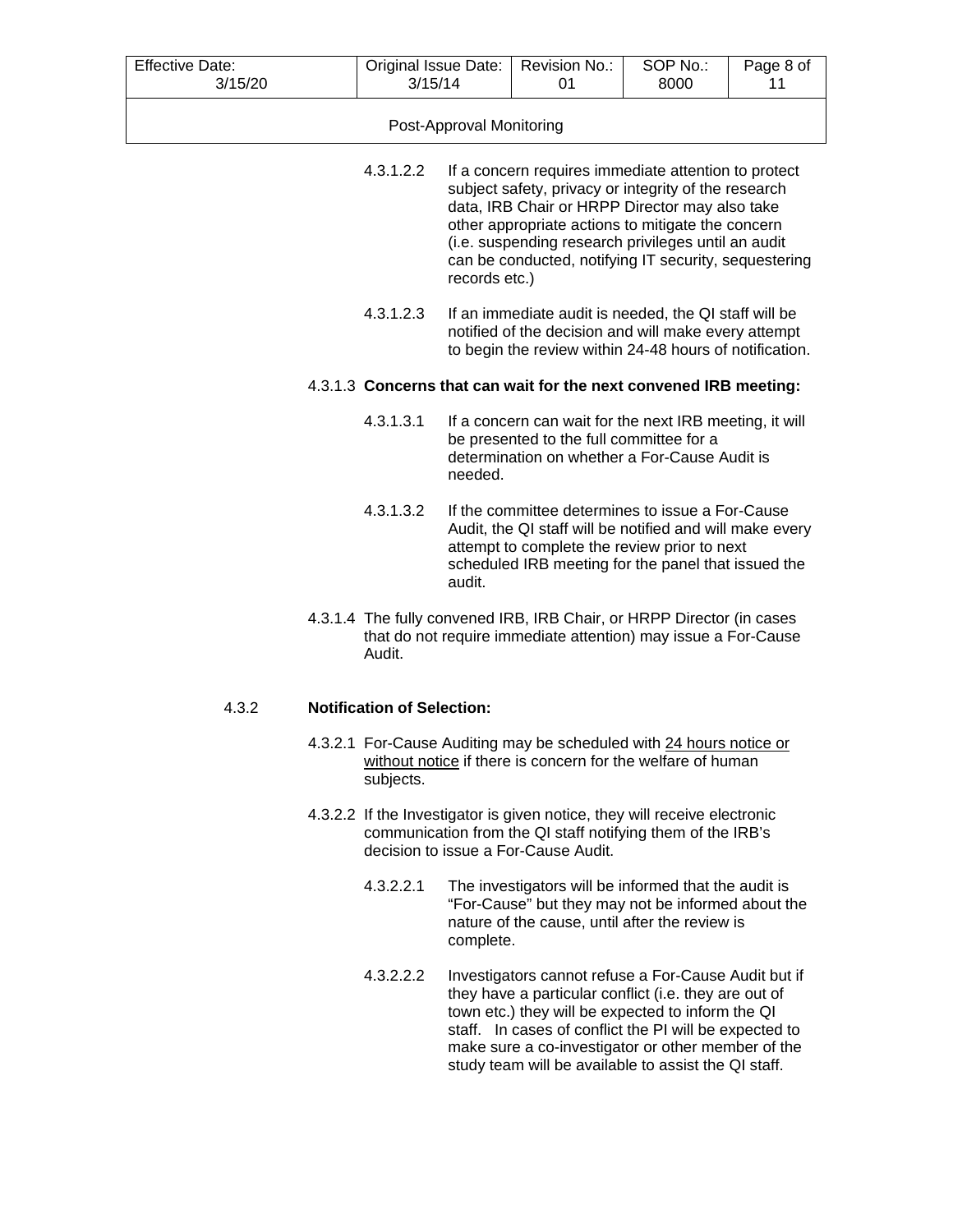| <b>Effective Date:</b>   | Original Issue Date:   Revision No.: |  | SOP No.: | Page 9 of |
|--------------------------|--------------------------------------|--|----------|-----------|
| 3/15/20                  | 3/15/14                              |  | 8000     | 11        |
| Post-Approval Monitoring |                                      |  |          |           |

- 4.3.2.3 If no notice is given, the Investigator or their staff will be informed in person that the audit is "For-Cause" but they may not be informed about the nature of the cause, until after the audit is complete.
	- 4.3.2.3.1 If an investigator refuses to allow the QI staff access to the research data and facility the IRB and/or Institutional Official will be notified. A determination will be made on a case by case basis.
		- 4.3.2.3.1.1 In such cases, the IRB may make a determination to suspend the research study or suspend the investigator's research privileges until an audit can be conducted.

#### 4.3.3 **Expectations during the Audit:**

- 4.3.3.1 The duration of the audit is dependent on the complexity of the study and number of charts to be reviewed.
- 4.3.3.2 Provide the QI staff with a table or desk and suitable lighting with which to work.
- 4.3.3.3 Provide the QI staff with access to all research records, data, study drugs/devices and applicable study related logs. If any records are stored electronically please make sure the QI staff has access to them.
- 4.3.3.4 Provide the QI staff with a tour of the facility and all areas where the research is conducted or research data is stored.
- 4.3.3.5 The PI and/or research staff member is not expected to be present for the entire review. However the QI staff may ask to meet with the PI and/or research staff before and at the end of the review. The PI and/or research staff may also be asked to be available (or to check in periodically) to answer any questions that may arise during the review.
- 4.3.3.6 At the conclusion of the audit the QI staff will submit a report of any findings to the IRB for review. Upon review of the report, the IRB will then disseminate any corrective actions to the investigator..

#### 4.3.4 **Communication of findings after the audit:**

4.3.4.1 If the audit involved concerns that need immediate addressing, such as those involving subject safety, the QI staff will give a brief verbal summary of the findings to the HRPP Director, IRB Chair, and/or Institutional Official immediately upon discovery.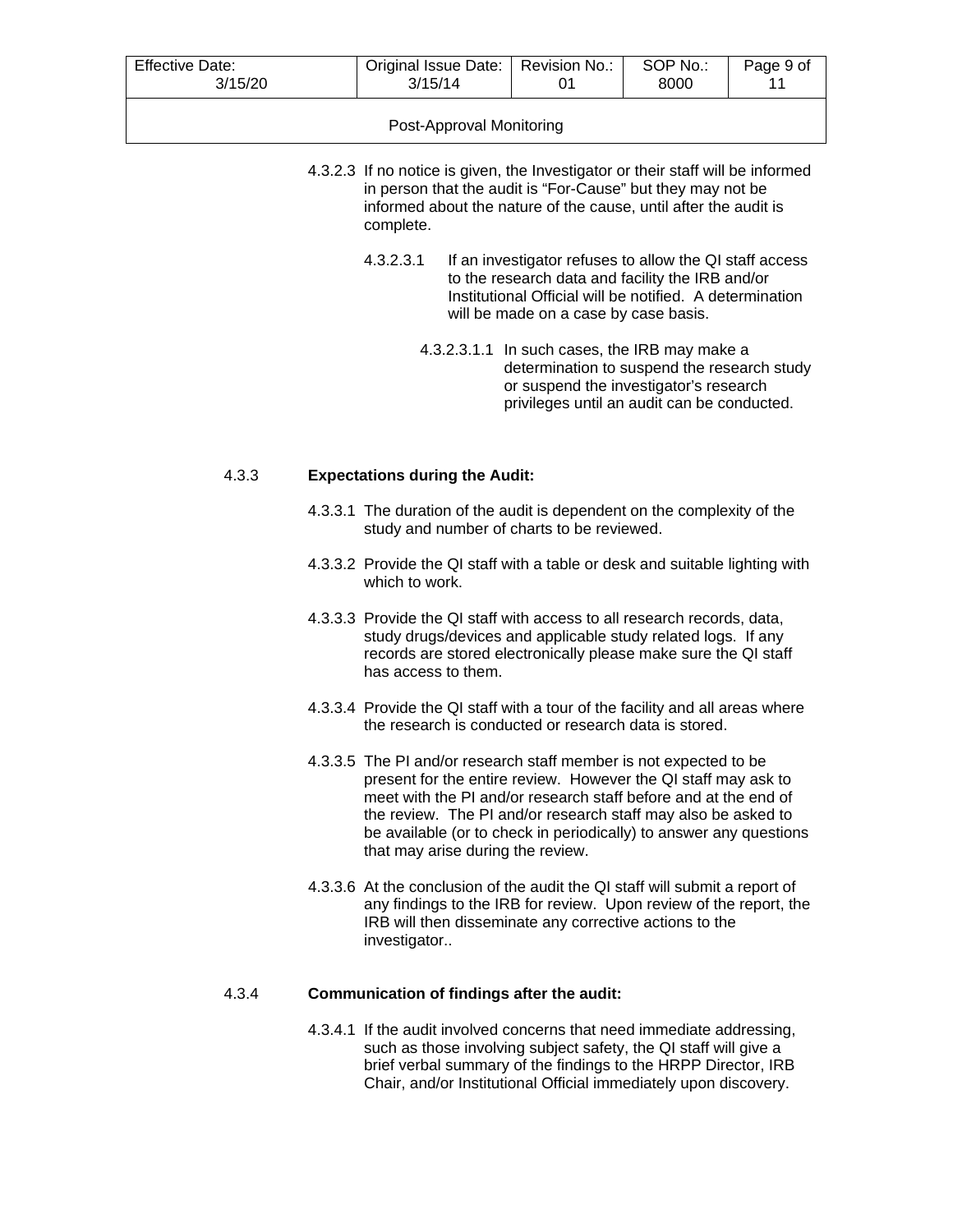| <b>Effective Date:</b>   | Original Issue Date:   Revision No.: |  | SOP No.: | Page 10 of |
|--------------------------|--------------------------------------|--|----------|------------|
| 3/15/20                  | 3/15/14                              |  | 8000     | 11         |
| Post-Approval Monitoring |                                      |  |          |            |

- 4.3.4.2 After the monitoring visit the QI staff will write a report outlining the findings of the audit, for review by the IRB. If any corrective actions are indicated they will be included in the report.
	- 4.3.4.2.1 The QI staff will make every effort to complete the report within 5 business days.
- 4.3.4.3 Once the report is complete a draft copy will be sent electronically to the HRPP Director, the IRB Chair and/or the Institutional Official for review.
	- 4.3.4.3.1 At this point the IRB Chair may make a determination to suspend the research study or suspend the investigator's research privileges (if they were not suspended already) until the report is reviewed by the IRB.
- 4.3.4.4 If corrective actions have been proposed by the QI staff, the IRB will need to determine whether they agree with the corrective actions of if they want to make changes to them.
- 4.3.4.5 All corrective actions accepted by the IRB will then be submitted to the investigator.

#### 4.3.5 **Responding to Audit report corrective actions:**

- 4.3.5.1 The PI is only required to submit a response to the IRB if corrective actions were requested. If no corrective actions were requested, then no further action from the PI is needed.
- 4.3.5.2 The PI is expected to submit a written response to all corrective actions by the date proposed by the IRB. Please include the following in the response;

#### 4.3.5.2.1

A complete response to each corrective action item. \*Incomplete responses such as, "We are working on it" are not acceptable.

4.3.5.2.2 If a corrective action item requests more than a clarification (i.e. specific log to be made, correction to be made or SOP to be provided, etc…) please provide a copy of the item with the response.

> \*A response indicating the correction was made without providing proof of the correction will not be considered sufficient.

4.3.5.3 If the PI is unable to respond to the corrective actions by the proposed date they must inform the QI staff /or HRPP Director